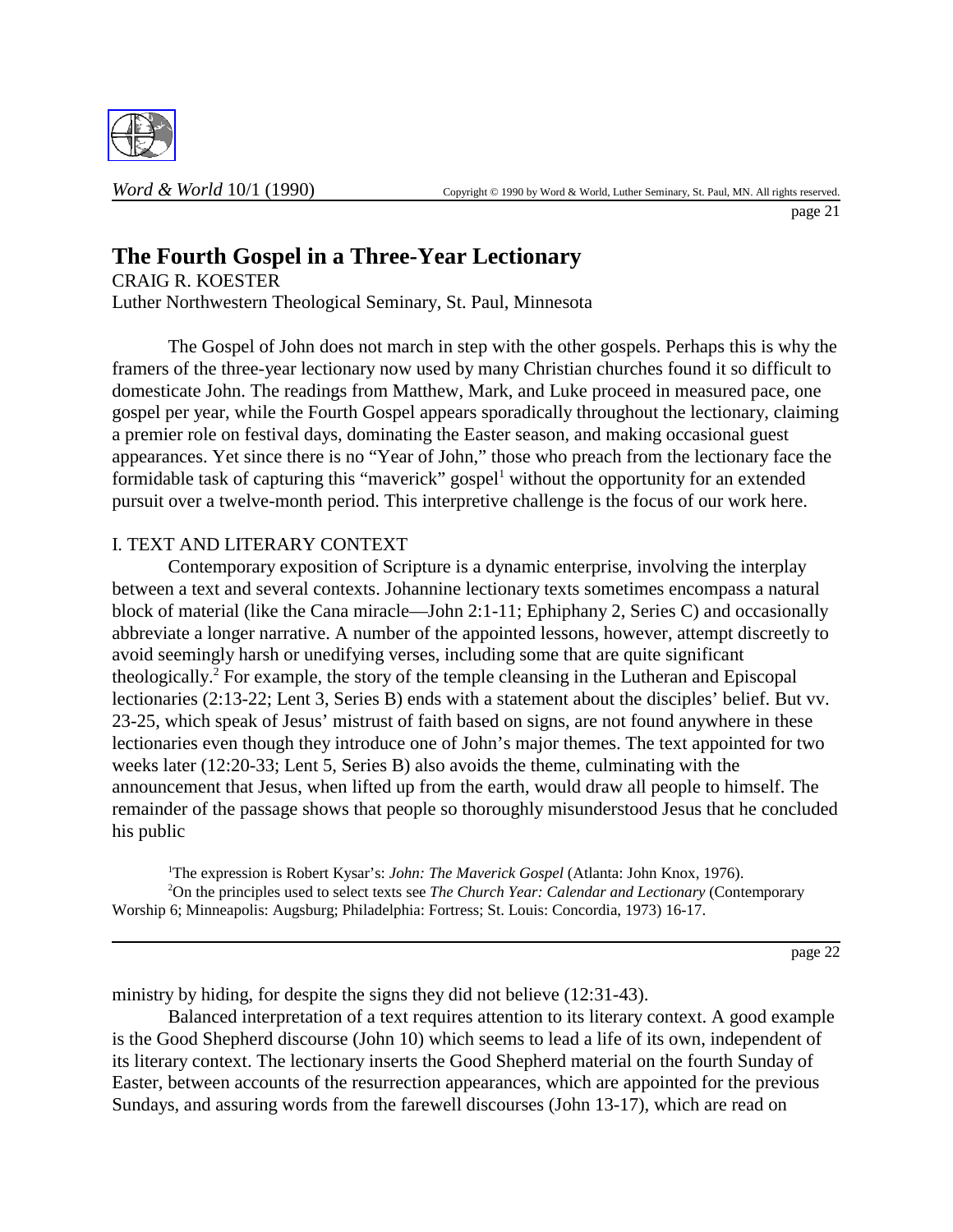subsequent Sundays. But the gospel itself presents the Good Shepherd discourse in a context of heated public debate, after a man healed by Jesus is expelled from the synagogue (9:1-41) and before a mob attempts to pelt Jesus with stones (10:31-39). The hostile responses to Jesus' words (10:19-21, 31-39) are omitted in the lectionary, but an interpreter who notes the highly charged setting of the discourse will sense more profoundly that Jesus cares for the flock not only by the green pastures and still waters of Psalm 23, but also in the midst of a world rent by conflict. The "abundant life" that Jesus promises was secured by his own death and is given *despite* the continuing presence of "thieves and robbers" who threaten the flock.

Another example is John 3:14-21, found in the Lutheran and Roman Catholic lectionaries for Lent 4, Series B. The text states that "the light has come into the world and men loved darkness rather than light because their deeds were evil." When isolated from their context, the sharp distinctions between light and darkness, love and hate, God and evil seem to encourage quick and easy judgments in the realm of human experience—where things are often gray rather than black or white. But within the larger context, the images provide commentary on the enigmatic Nicodemus, who came to Jesus "by night" (3:2). Nicodemus addressed Jesus in a cordial way, became baffled by talk of new birth, then silently faded from the scene after 3:9. Did he "love darkness" and "hate the light," or had he come out of the darkness to the light? Were his actions really evil? The Nicodemus episode provides an unsettling reminder of the limits of our own ability to discern the ways of God or even the true character of other persons (cf. 7:50-51; 19:39). When the light enters the world, it comes to expose even those who are highly respected by human standards (3:1) and, by exposing them, to save them.

#### II. TEXT AND HISTORICAL CONTEXT

John's nomadic role in the lectionary can make it difficult to recall that the gospel originated in a specific historical setting. The problem is compounded because the gospel is replete with statements that have acquired an almost timeless character, like "I am the light of the world" (8:12) and "the truth will make you free" (8:32). Yet recent investigations into the evangelist's historical context enable us to see how this timeless gospel offered a very timely message to the Christians in the late first century and how, in turn, it can speak a timely word in our own context.

The gospel of John took shape during a formative and often turbulent period in Christian history. Members of the Christian community were coming into sharp conflict with Jewish authorities, and some (like the man born blind, John 9) were expelled from the synagogue because of their Christian faith (12:42; 16:2). The trauma of this experience is reflected in the pervasive use of courtroom terms (such as "confess," "deny," "judge," "witness," and "testimony": e.g., 1:7-8, 15, 19-20, 31-36; 5:30-31), by the ominous portrayal of Jewish leaders, and by the scenes in

page 23

which Jesus and others seem to be on trial (1:19-28; 5:16-47; 8:12-20; 9:13-34). At the same time, the community was coming to include people from diverse backgrounds: Jews (1:40-41), Samaritans (4:39-42), and Greeks (12:20-21); the poor (9:8-11), the wealthy (4:46-54), and those in between (12:1-2). These people did not share the same ethnic background or social status, but they were bound together by a common Christian confession.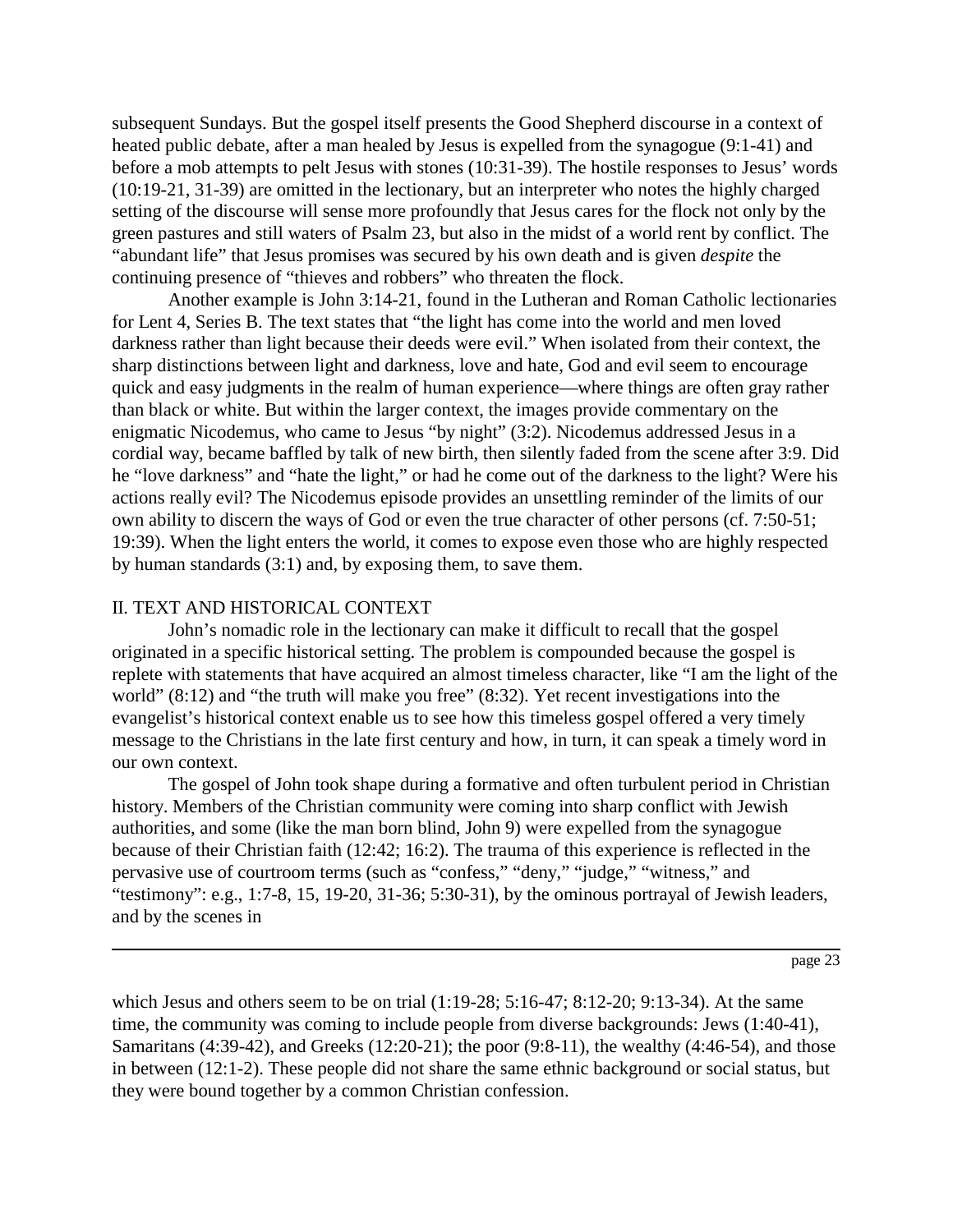The historical context can help interpreters discern added depth and urgency in texts like the farewell discourses (John 13-17) which appear to float free of history. These texts are set during the Last Supper, but the Christ who speaks seems to transcend space and time when he solemnly declares, "I am no longer in the world, but they are in the world, and I am coming to thee" (17:11). Jesus defies normal temporal categories as what appear to be promises of his resurrection appearances (14:19) and parousia (14:2-3) merge into a present indwelling of Father and Son in the believer through the Spirit (14:11, 17, 23). The lectionary accents the transcendent character of these pericopes by placing them after, rather than before, Easter.

These apparently timeless discourses assumed such a prominent position in the gospel precisely because they spoke so pointedly to Christians in the late first century. The gospel probably reached its present form about 90 A.D., two generations after the end of Jesus' earthly ministry. Jesus' resurrection belonged to an increasingly distant past, with few eyewitnesses left alive; the parousia had not happened and seemed to belong to an increasingly distant future. In the meantime the community had been cut off from its parent body, the synagogue, and felt orphaned in an unbelieving world. The farewell discourses assured such Christians with the promise, "I will not leave you as orphans; I will come to you" (14:18 NIV). Jesus' ministry on earth had ended, but he would continue to be present with his followers through the Spirit.

Contemporary proclaimers of the promise can identify ways in which Christians today might feel "orphaned." Collectively, we all are separated from Jesus' resurrection by two thousand years of history and look ahead to an uncertain future; in darker moments we may feel abandoned on a dying planet, hurtling alone through infinite, empty space. Individually, we may feel abandoned in other ways (e.g., an elderly person placed in a nursing home, whose friends and siblings have passed away, whose children are gone, and who must now live in unfamiliar surroundings). Yet the promise remains. Jesus has risen; he will return; he is present through the Holy Spirit. We have not been abandoned.

#### III. TEXT AND SEASONAL CONTEXT

The lectionary cycle affixes texts to seasons and festivals of the church year which set a tone and a direction for preaching. At its best, lectionary preaching lets a text speak out of its literary and historical contexts in ways appropriate to the season, without letting the season overshadow the message of the text.

The prologue to John's gospel (1:1-18), which is read during the Christmas season each year, presents one such challenge. The prologue does not mention Bethlehem, the shepherds, or even the infant Jesus. Instead, its soaring poetry sweeps us into the middle of an intense debate by declaring, "In the beginning was the Word, and the Word was with God, and the Word was God" (1:1). Throughout the gospel everyone, friend and foe alike, agreed that Jesus was human. The

disputed point was, "Is he really from God, or is he a blasphemer trying to make himself God?" Jesus' opponents denied precisely what the prologue affirmed (5:18; 10:33), while his followers finally confessed Jesus as "My Lord and my God!" (20:28).

In our own time too Jesus' humanity is generally accepted. During the Christmas season both Christians and non-Christians warm to the sight of the infant Jesus cradled in the straw. At

page 24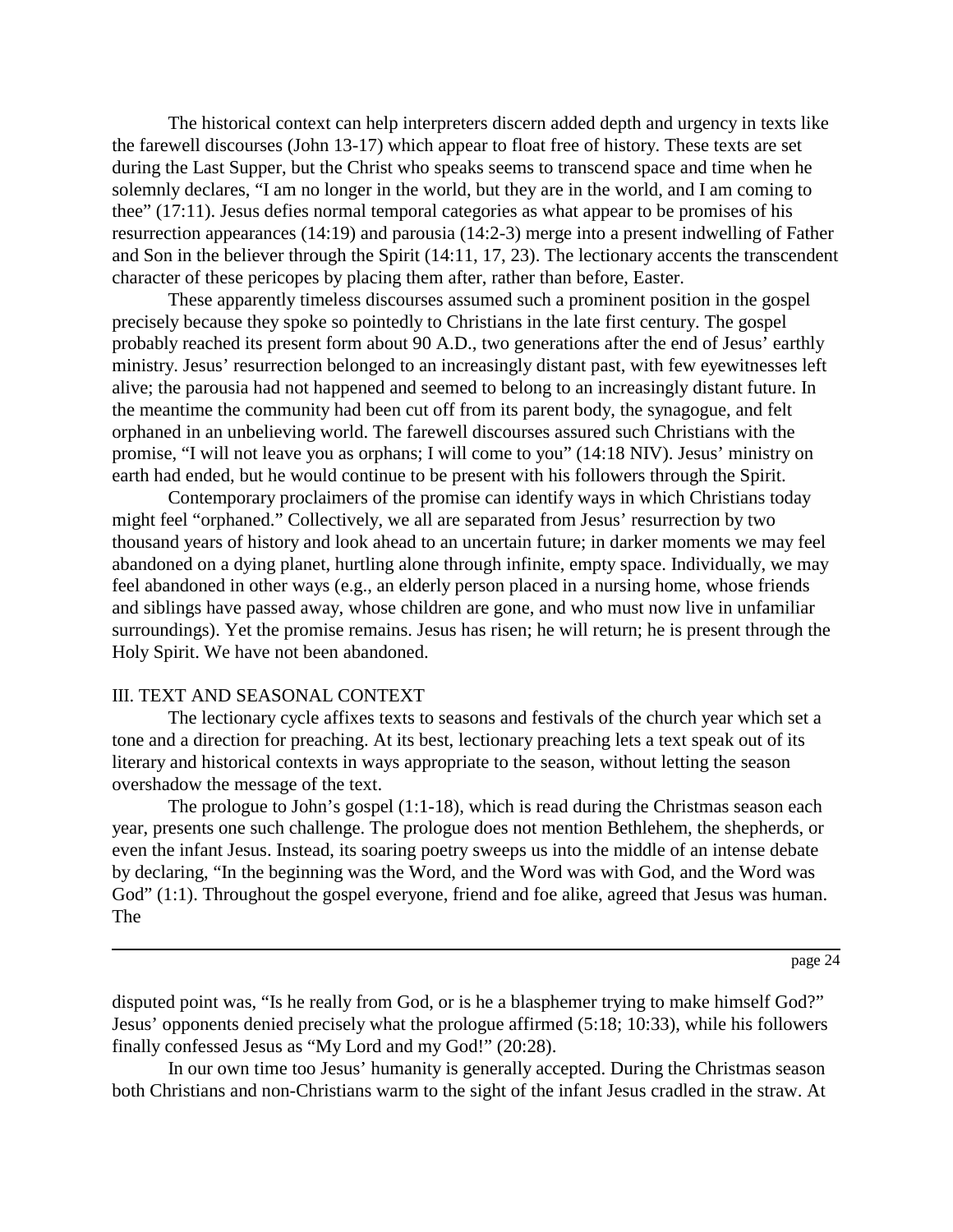the same time the season often awakens a restless longing for the presence of God, even in some who have been alienated from the faith or are skeptical about its claims. The Fourth Gospel takes the questions and challenges to the faith seriously, responding with a declaration that will be borne out by the rest of the gospel narrative: one can indeed encounter God, precisely in the person of Jesus.

The Johannine passion narrative (John 18:1-19:42), which is assigned for Good Friday each year, poses a different problem. The text is lengthy, recounting the arrest, trial, and crucifixion of Jesus. The length of the text, together with the Good Friday context, means that many may choose to read only the portion which recounts the crucifixion or to limit preaching solely to that portion of the text. Congregations in which the tradition of using the seven last words of Jesus is strong will read excerpts from the crucifixion accounts of all four gospels rather than the Johannine passion narrative in its entirety.

John's account of Jesus' arrest and trial is one of the finest, most intricately written pieces in the entire New Testament and deserves to be heard in its own right.<sup>3</sup> The text could be called "The World on Trial," for in it Jesus' innocence is made clear as the world's sin is exposed. First, we see Peter, who appears to be a faithful follower of Jesus, entering the court of the high priest only to deny his Lord (18:15-18, 25-27). Second, the Jewish authorities try to convict Jesus on the grounds that he is guilty of rebellion against God (19:7) and against Rome (19:12), but end up condemning themselves of these same charges: they rebel against God by claiming that Caesar, not God, is their only king (19:15), while actually supporting rebellion against Rome by requesting the release of an insurrectionist (*lestes*, 18:40; cf. Mark 15:7). Third, Pilate and the Roman soldiers who helped to arrest Jesus appeared to possess supreme power and authority; but their pretensions are exposed, for they are powerless to act of their own accord (18:6; 19:10-11). Thus representatives of the entire world—Jews, Romans, and Christians—are convicted in this scene, which prepares readers for the death of Jesus, "the lamb of God who takes away the sin of the world"  $(1:29, 30).$ <sup>4</sup>

### IV. LECTIONARY, HISTORY, AND THEOLOGY

A lectionary obviously has a significant impact on the way we understand John's gospel as a whole. The three-year cycle suggests that the framework of Jesus' life and ministry can best be established by the synoptics and then supplemented by John.<sup>5</sup> This has been the predominant view since the second century when

3 For a stimulating treatment of John's trial narrative see Paul D. Duke, *Irony in the Fourth Gospel* (Atlanta: John Knox, 1985) 126-137.

4 The passion narrative and some of the longer Johannine texts are presented for dramatic reading in *Lectionary for the Christian People* (3 vols.; New York: Pueblo; Philadelphia: Fortress, 1986-88).

5 See Arland J. Hultgren, "Hermeneutical Tendencies in the Three-Year Lectionary," *Studies in Lutheran Hermeneutics*, ed. John Reumann (Philadelphia: Fortress, 1979) 146-148.

page 25

Clement of Alexandria identified John as the "spiritual gospel," which was written to augment the information about the "physical" aspects of Jesus' ministry contained in the other gospels.6 Modern biblical criticism often has followed suit, trying to distill the earliest evidence for the "historical Jesus" from the synoptics—especially Mark and Q—while relegating John to the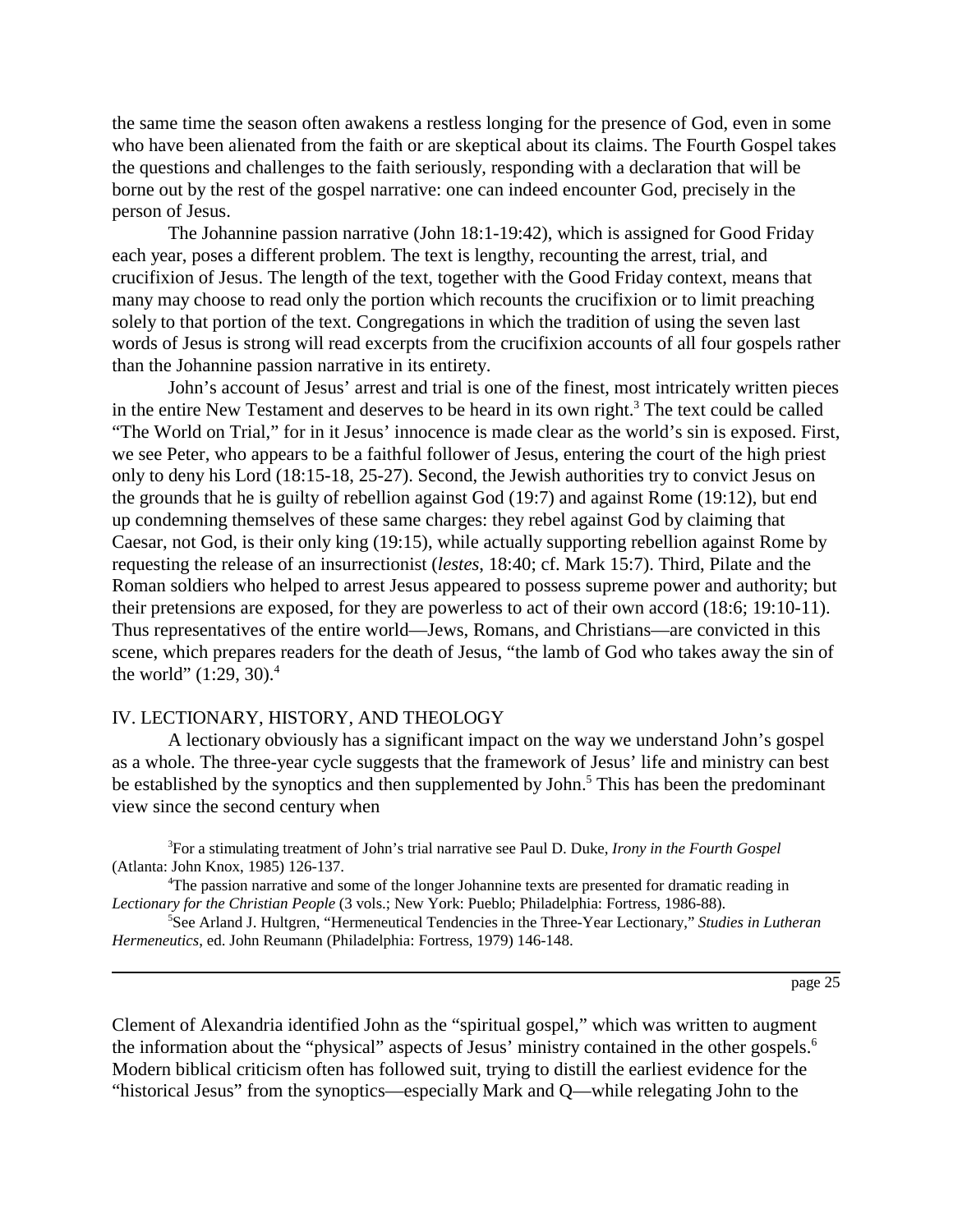periphery of the discussion. What interpreters found in John was a profound, if sometimes disturbing presentation of the faith of the early church.

In recent decades, however, scholars have stressed that the synoptics, like John, are theological presentations of the story of Jesus, which were crafted to nurture Christian faith. The renewed emphasis on the theology of each evangelist has opened up fresh possibilities for contemporary exposition of the texts. At the same time, the use of a lectionary based on the synoptics can leave the impression that we find more history in the synoptics and more theology in John, an impression that does not do justice to any of the gospels.

Mark is the earliest of the four gospels, offering a haunting portrayal of Jesus as suffering Messiah. But the author apparently did not recount the ministry of Jesus in a chronological sequence; Papias (ca. 125 A.D.) said that Mark became Peter's interpreter and "wrote accurately, *but not in order*, the things said or done by the Lord, as much as he remembered."7 Matthew modified the structure of the gospel story again, giving special prominence to collections of teaching material like the sermon on the mount. Luke also formulated the story in a distinctive way, presenting most of Jesus' public ministry as part of a lengthy journey to his destiny in Jerusalem (Luke 9:51-19:46).

John recounts much of Jesus' public ministry in terms of the Jewish festival calendar: sabbath (ch. 5), Passover (ch. 6), Tabernacles (7:1-10:21), Hanukkah (10:22-39). Theologically, the structure presents Jesus as the fulfillment and replacement of Jewish tradition. Historically, it indicates that Jesus' ministry spanned two to three years, encompassing three Passover celebrations (2:13; 6:4; 19:14). This view is certainly as credible as that of the synoptics which give the impression that the ministry lasted perhaps a few months to a year. Many interpreters do maintain that chronologically the cleansing of the temple belongs near the end of Jesus' ministry as the synoptics have it, rather than at the beginning as in John 2:13-22. Yet many also acknowledge that John probably was correct when he said that the Last Supper was eaten on the day before Passover (13:1; 18:28; 19:14), rather than on Passover itself as in the synoptics (Mark 14:12).<sup>8</sup> Like the synoptics, John structured his gospel theologically, while maintaining a connection to the events of the life of Jesus and the testimony of the eyewitnesses (21:24).

#### V. THE LIMITS OF THE LECTIONARY

A lectionary provides a structure for disciplined study of texts on a week by week basis, challenging an interpreter to consider a wide variety of passages

6 Eusebius, *Ecclesiastical History* 6.14.7.  $7$ Ibid., 3.39.15.

8 On the dates of the temple cleansing and the Last Supper see, e.g., Eduard Schweizer, *The Good News According to Mark* (Atlanta: John Knox, 1970) 232, 294-295; Raymond E. Brown, *The Gospel According to John* (2 vols.; Garden City, NY: Doubleday, 1966-70) 1.117-118, 2.555-556. Brown has more extended discussion of the historical issue on pp. XLI-XLIII.

page 26

(including some which he or she otherwise might prefer to overlook). The three-year cycle was not designed to limit the number of texts used in worship, but to make *more* texts available than is possible in a one-year system.<sup>9</sup> In this respect the three-year cycle has been a boon to the church. Nevertheless, it is important to note that the lectionary does not exhaust our scriptural